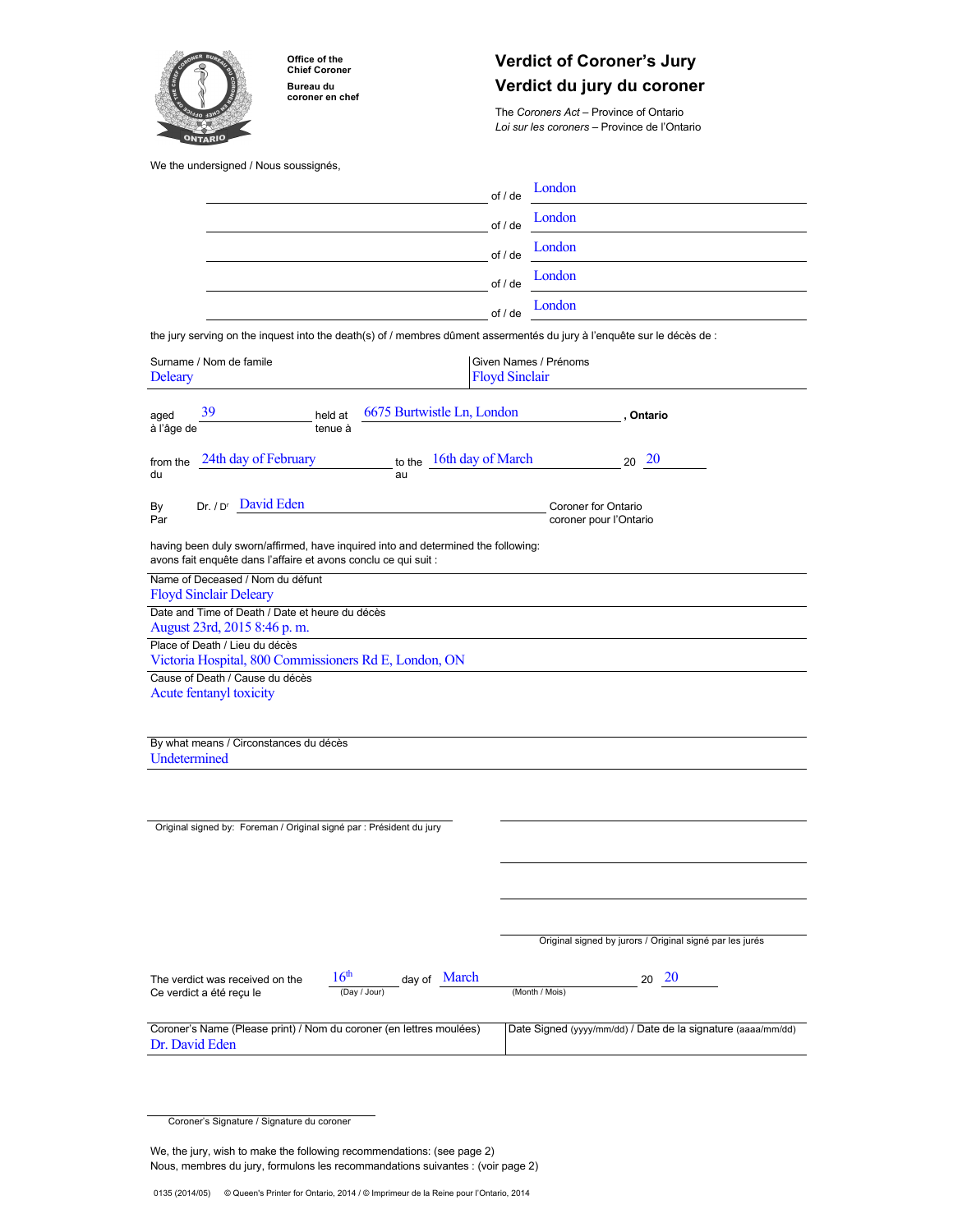

**Office of the Chief Coroner Bureau du coroner en chef**

# **Verdict of Coroner's Jury Verdict du jury du coroner**

The *Coroners Act* – Province of Ontario *Loi sur les coroners* – Province de l'Ontario

**Inquest into the death of: Enquête sur le décès de :**

Floyd Sinclair Deleary and Justin William Thompson

## **JURY RECOMMENDATIONS RECOMMANDATIONS DU JURY**

To the Ministry of the Solicitor General

1. The Ministry should consider replacing Elgin-Middlesex Detention Centre with a new, modern facility designed to adequately accommodate, with dignity, the inmate population and to provide an environment with suitable space in which inmates may achieve rehabilitation and reintegration through training, treatment and services designed to afford them opportunities for successful personal and social adjustment in the community.

2. The Ministry should include with the planning of a new facility an infirmary within the new institution.

3.The Ministry of the Solicitor General (the Ministry) should consider implementation of the Direct Observation model currently established in Unit 4 in all other general population units at Elgin Middlesex Detention Centre (EMDC) with consideration to improving audio monitoring capabilities in the Correctional Officer module within the unit.

4. The Ministry should continue to explore the installation of electronic devices capable of monitoring vital signs and alerting staff and healthcare personnel when inmates' vital signs indicate medical distress.

5. The Ministry should continuously monitor opportunities to purchase updated scanning equipment.

6. The Ministry should ensure that all staff who may be required to initiate a medical alert be equipped with functioning radios.

7. The Ministry should consider installing over-head netting above the outside yard area to prevent contraband from being dropped into the yard

8. The Ministry should amend Ministry policy and EMDC Standing Orders to require that correctional staff conduct security checks more than twice per hour and at irregular intervals.

9. The Ministry should amend Ministry policy and EMDC standing orders to require that correctional staff,during their security checks, also scan the floor areas and remove all sources of contraband substances.

10.The Ministry should ensure that correctional and health care staff at EMDC sign off on having reviewed new policies, procedures and standing orders.

11. In order to ensure compliance with written policies regarding security checks, inmate supervision, cell searches and other security and safety requirements, the Ministry should ensure that regular audits, including review of video recordings, be undertaken on a regular and frequent basis by senior institutional staff at EMDC, with appropriate follow-up for corrective action. Quarterly reports will be sent to the Ministry.

12. In order to detect high-risk situations that may involve the presence or use of contraband, the Ministry should evaluate the feasibility of upgrading video monitoring capability within EMDC to reflect more modern and comprehensive coverage, including: Real-time active monitoring of all living units by trained personnel, improved monitors with high resolution at all staff stations and in a central monitoring location, and capability of equipment and training of staff to isolate or zoom in on areas where activity is detected that may involve the transfer of contraband.

13. In order to reduce the risk of contraband entering EMDC, the Ministry should consider ways of preventing staff and other visitors from bringing in contraband, including limiting staff from bringing anything but approved items into the secure areas of the institution. Random searches of staff and others should also be considered where necessary and in compliance with applicable law. A standing policy is to be implemented for staff to address all activities directly and/or indirectly related to smoking on the living units.

# HEALTH CARE

**Equivalency**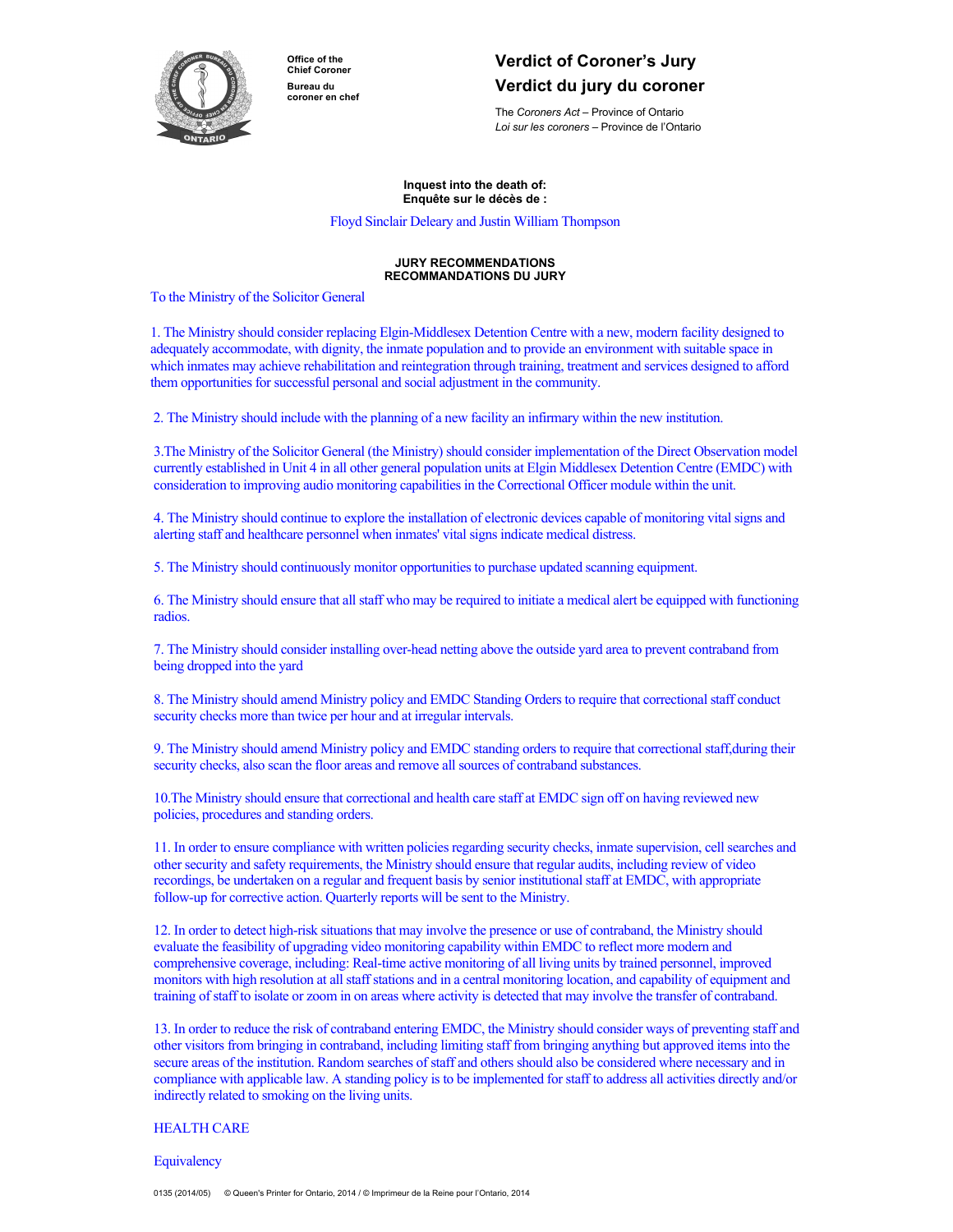14. The Ministry should review all operational policies and procedures to ensure adherence to the principle of equivalency (entitling people in detention to have access to a standard of healthcare equivalent to that available outside prison and conforming to professionally accepted standards).

15. The Ministry should conduct an assessment with respect to the health care needs of the inmate population to ensure that there is adequate physician and nursing staff to meet those needs. The Ministry should increase the complement of full time physicians, nurse practitioners, and registered nurses in accordance with the needs assessment.

16.The Ministry should abandon zero-tolerance policy with respect to drug use, recognizing that such policies stigmatize and punish people for behaviours that stem from underlying medical issues.

17.The Ministry should take a non-punitive, harm reduction approach to the treatment of inmates who misuse substances. Stabilization and harm reduction opportunities for inmates who misuse substances should be the first approach in providing health care and rehabilitation. Substance misuse should be recognized as a chronic relapsing illness where relapse is common. Alternatives should be available to those who are not able to achieve abstinence.

# Admission

18. The Ministry should implement an enhanced admission screening form for individuals who disclose the use of street drugs during the admission process. This form will require an admissions nurse to identify: type(s) of drugs used; frequency of use; dosage; means of administration; number of consecutive days used prior to incarceration; and other information. This is to be used together with other assessment tools to determine a health care plan for the patient including suitability for suboxone, methadone, or slow release oral morphine.

19. The Ministry will consult with the Ministry of Health to ensure that no patient in custody is denied health care on the basis that they do not have immediate accesss to their health card.

20. The Ministry will approve the present addiction nurse pilot project at EMDC as a full time program with access for individuals seven days per week with administrative support five days per week.

Opioid Agonist Therapy (OAT)

21.The Ministry should ensure that all people in detention who meet criteria for evidence-based OAT (including methadone, Suboxone, and slow release oral morphine) and who consent to receiving treatment are offered, and have access to, opioid agonist therapy without delay.

Offer OAT to all who meet criteria

22. The Ministry should ensure that all people receiving OAT in the community are able to continue, without interruption, an appropriate OAT upon admission to detention.

23. The Ministry should connect anyone receiving OAT in detention to community-based addiction treatment to ensure uninterrupted continuity of care on release. Preparations for this transition should be started well before the release when possible date so all partners are aware and the transition is seamless.

24. The Ministry should encourage all physicians and care teams practicing at correction facilities to have or to obtain the necessary qualifications to prescribe OAT medications. A detained person who is who is eligible for OAT should not be denied treatment on the basis that there is a lack of credentialed staff.

25. The Ministry should update its policies concerning Methadone Maintenance Treatment (MMT) and Suboxone to ensure conformity with best practices, including:

a) to prefer initiation of Suboxone over methadone as a first-line therapy, where a patient meets clinical criteria for initiation of Suboxone;

b) include slow-release oral morphine as a third line therapy option;

c)to confirm that withdrawal management from opioids should never be offered as a first-line therapy;

d) to reflect recent regulatory changes that now allow all physicians to prescribe MMT without a federal exemption under the Controlled Drugs and Substances Act;

e) while identifying a community OAT prescriber to assume care of a patient upon release remains a priority, OAT initiation should not be contingent on first identifying a community OAT prescriber (in which cases it will be necessary to work to align the patient with community treatment program after OAT initiation); and

f) to confirm that patients are never to be disqualified from OAT for behavioural management or as a disciplinary tool, or for security reasons, and continually evaluate and update these policies in consideration of evolving realities, research and practices.

26. The Ministry should update policy to allow and encourage incoming inmates who meet the clinical criteria to be initiated on Suboxone immediately (within 24 hours) of admission, and that treatment should not be delayed on the basis that a physician assessment is unavailable.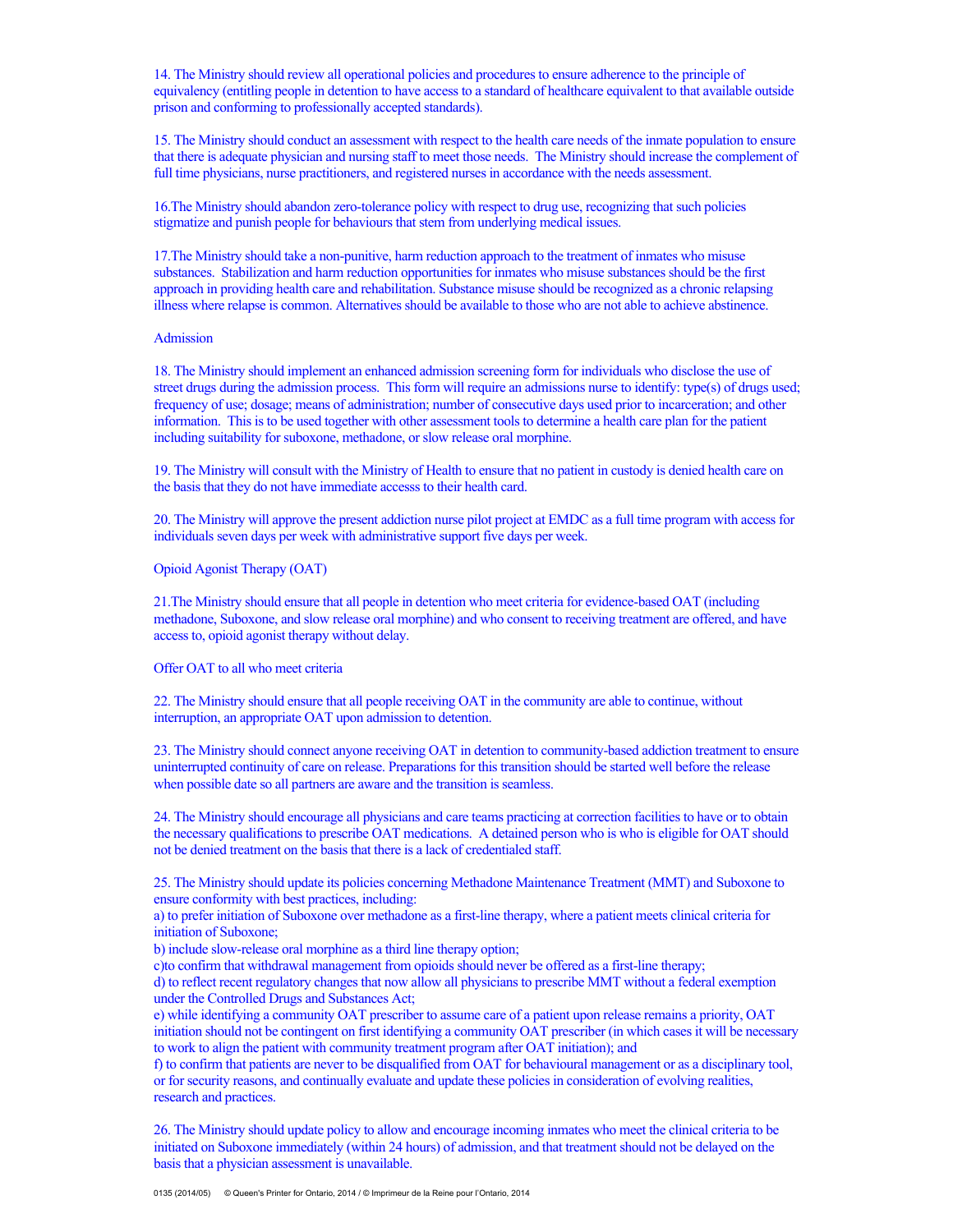27. The Ministry should update policy and standing orders to encourage the introduction of suboxone to persons in detention who have already gone through withdrawal (micro-dosing). Guidelines around this should be developed in consultation with experts who are currently using this approach.

28. The Ministry should ensure that any treatment for substance misuse such as Suboxone or Methadone should be delivered in conjunction with mental health treatment, counseling, and education pertaining to the risks of continued drug use. There should be on-going reassessments and continued attempts at enrolling individuals into counseling, Methadone or Suboxone treatment. Close monitoring to detect early relapse should be a part of the reassessment process

## Naloxone

29. The Ministry should take steps to ensure that naloxone is available within 30 seconds to inmates while they are locked in their cells or in common areas, for instance by putting kits in common areas.

30. The Ministry should ensure that all staff who directly interact with inmates are equipped with naloxone spray while on duty, including corrections officers while conducting rounds.

31. The Ministry should require corrections officers to immediately administer Naloxone to any person who is suspected of an opioid overdose, in addition to taking other appropriate emergency response measures.

## Harm Reduction Strategies

32. The Ministry should study whether harm reduction strategies similar to those used at supervised consumption sites can be incorporated within the EMDC. This includes strategies such as making fentanyl testing kits and sterile consumption equipment available in the health care unit.

# Good Samaritan Rules

33. The Ministry should adopt "Good Samaritan" principles in operational policies and practices, such that inmates who call for help or try to help another person suspected of being in medical distress, or who come forward with information about drugs within the institution, will not be subjected to any investigation or misconduct for possession or use of contraband.

#### Staff Training

34. The Ministry should consult with public health and community organizations regarding the opioid information training program and receive recommendations on changes or improvements to the program. This program should be evaluated and re-reviewed every two years at a minimum.

35. The Ministry should deliver opioid information training for staff, including:

- a) information regarding opioids (kinds of opioids, appearance, potency, etc.), as well as non-opioid drugs;
- b) recognizing signs and symptoms of overdose from opioids and other drugs; and

c) how to respond to overdose, including hands-on demonstration of Naloxone, information about dosing, first aid / CPR response, and need to call for immediate medical help.

36. The Ministry should ensure that opioid information training be included in two-year First Aid recertification. There should be additional training in regards to cultural sensitivity training and dealing with all types of challenging face to face encounters with other staff and incarcerated individuals.

37. The Ministry should ensure that opioid information training be delivered jointly and cooperatively with health care and correctional staff. This training should include information concerning the social and historical context surrounding substance misuse, and the need for compassion and empathy for persons who experience substance use disorder.

## Opioid Training and Information and Support for Inmates

38. The Ministry should provide information to incoming inmates (by a health care practitioner), during the admission process and during subsequent consults, regarding: recognizing signs of drug overdose and what to do in the event of a suspected overdose or other medical distress situation; the Good Samaritan rule; information about OAT availability and options; harm reduction information for people who may access and use drugs; and information about rights to health care, health care privacy and consent.

39. The Ministry should ensure that all staff and all inmates receive education on substances that may be in use at EMDC. Methods of education can be in group or one-on-one settings. Education should be completed on an on-going basis and should include updates on new substances. This education should be supplemented through printed material, video or multimedia, and should include information about the risks of: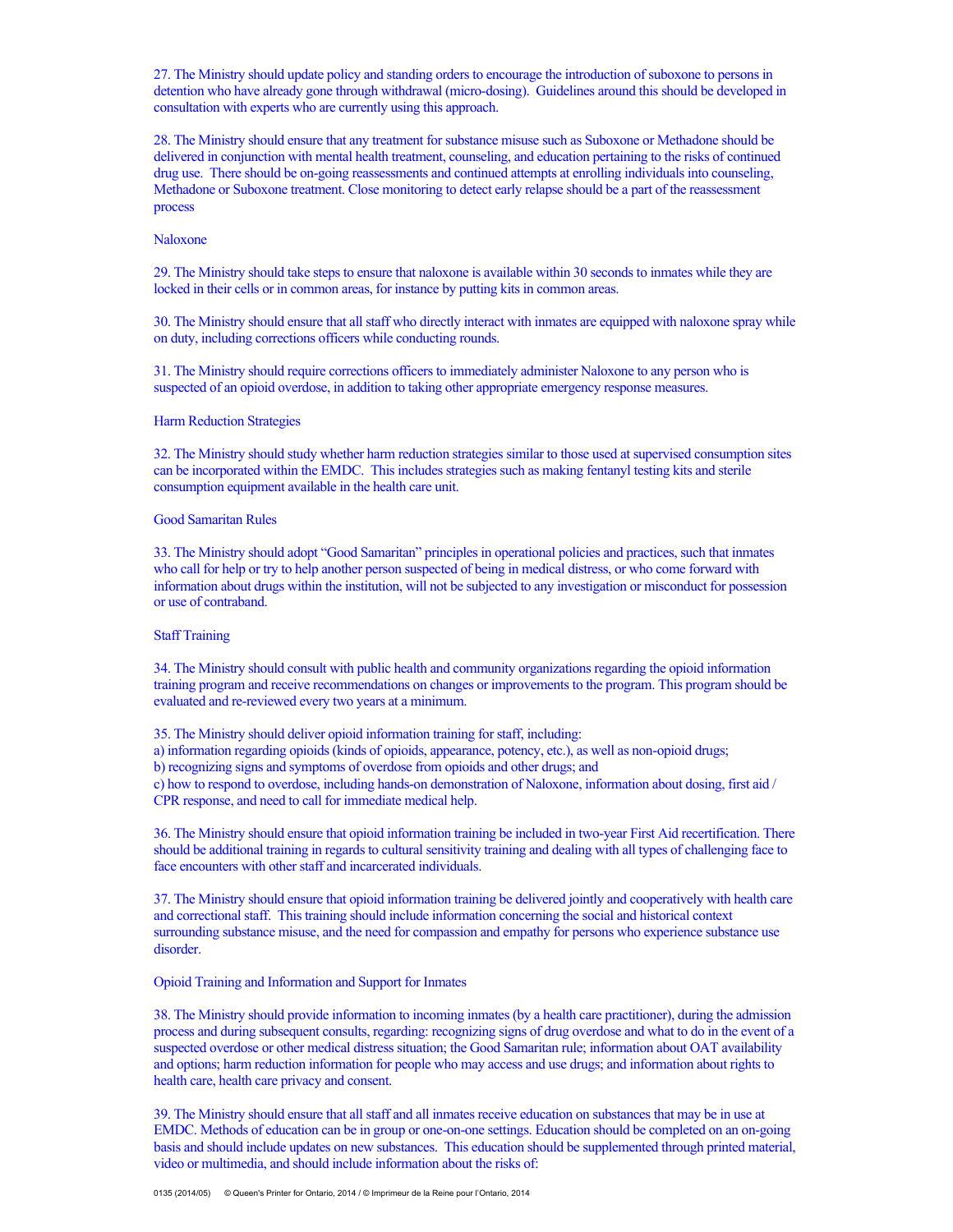a) ongoing use of toxic opioids which exist throughout the drug supply, including risks, potency, effects, and other information;

b) what is loss of tolerance and what are the impacts of lost tolerance;

c) safe drug use practices, including the need to never inject/smoke or ingest substances or drugs alone;

d) the risk of simultaneously using other illicit drugs such as benzodiazepines and how to prevent complications; and

e) recognizing signs of overdose and what to do in the event of a suspected overdose or other medical distress situation.

40. The Ministry should disseminate public health information by broadcast over TVs, posters throughout the institution, information cards or brochures distributed to every incoming inmate at intake, and/or other means.

41. The Ministry should authorize and support peer health and support services for inmates who use drugs, including from community-based prison health organizations.

## Monitoring and Evaluation

42. The Ministry should require correctional institutions to record, track and report annually to the Solicitor General: a) the number of suspected overdoses, and the general circumstances (including date, time, unit, and outcome) b) doses of Naloxone administered, including the date, time, location, and discipline who gave the drug c) other information relevant to tracking suspected overdoses, and results of interventions in response to overdoses.

43. The Ministry should centralize data collection of deaths in custody and publicly post all inquest verdicts, verdict explanations, and ministry responses to allow for appropriate trend analysis and follow up regarding the implementation of coroner's inquest jury and other relevant recommendations.

44. The Office of the Chief Coroner, in consultation with the Ministry of the Solicitor General and interested persons, should compile and regularly update a summary of recommendations and responses from jail inquests. This summary should be designed to inform Coroner's Counsel and the parties, and possibly to be admitted into evidence.

# Cultural Change

45. The Ministry should institute a task force aimed at "transforming the culture of corrections," in consultation with community health organizations, present and former in-mates, and other stakeholders. This will be aimed at identifying how the health care needs of people in prison can be met, applying an evidence-based analysis to security policies and practices, and identifying whether certain non-evidence-based security policies or practices may cause more harm than good for the well-being of the prison population, and identifying strategies for cultural transformation. To help facilitate this cultural change, EMDC will adopt a policy to stop using words, such as parade, welfare cell, in-mates, and offenders.

# Electronic Records

46. The Ministry should implement an electronic health record system to: facilitate continuity of care through improved communications among professionals and enable safe clinical decision making; improve the ability to monitor health status, including substance use disorders and outcomes over time; enhance appropriate utilization of services, including health-related programs; collect data for future resource program planning, research or education; conduct quality of care reviews.

#### Supports for Indigenous People

47. The Ministry should ensure that each institution: develops Indigenous specific programming which reflect the local Indigenous communities and agencies surrounding the institution; provides Indigenous inmates with access to Indigenous healing practices including Knowledge Keepers and Elders.

48. The Ministry should ensure that Native Inmate Liaison Officer (NILO) / Indigenous Liaison Officer (ILO) services are adequately resourced and funded to meet the needs of Indigenous people. Indigenous people should be able to access spiritual rights as well as programs with regularity and without unreasonable delay. Specifically: a) The Ministry should ensure that all NILO/ILO positions are adequate funded and strive to achieve more equitable compensation so that they can recruit, retain and keep NILO/ILO staff in full time, permanent positions;

b) The Ministry should create policy and direction that recognizes the role and function of NILO/ILO staff as central to the delivery of Indigenous spiritual, cultural access and for health and wellness;

c) The Ministry should consider increasing NILO/ILO staff at each Institution to meet the needs and services of the Indigenous inmate population, so that programing for Indigenous inmates is, at minimum representative of the needs or recognizes the number of Indigenous inmates in each institute;

d) Spiritual Elders, knowledge keepers and helpers should be provided honoraria or some form of financial compensation for the important work they are conducting as part facilitating inmates' access to their spiritual rights or as part of culturally relevant programing, and that the Ministry should revise both health and NILO/ILO policy to recognize cultural and spiritual support as a fundamental healthcare right to all;

e) The Ministry should engage in community consultation on the development of Indigenous core programing with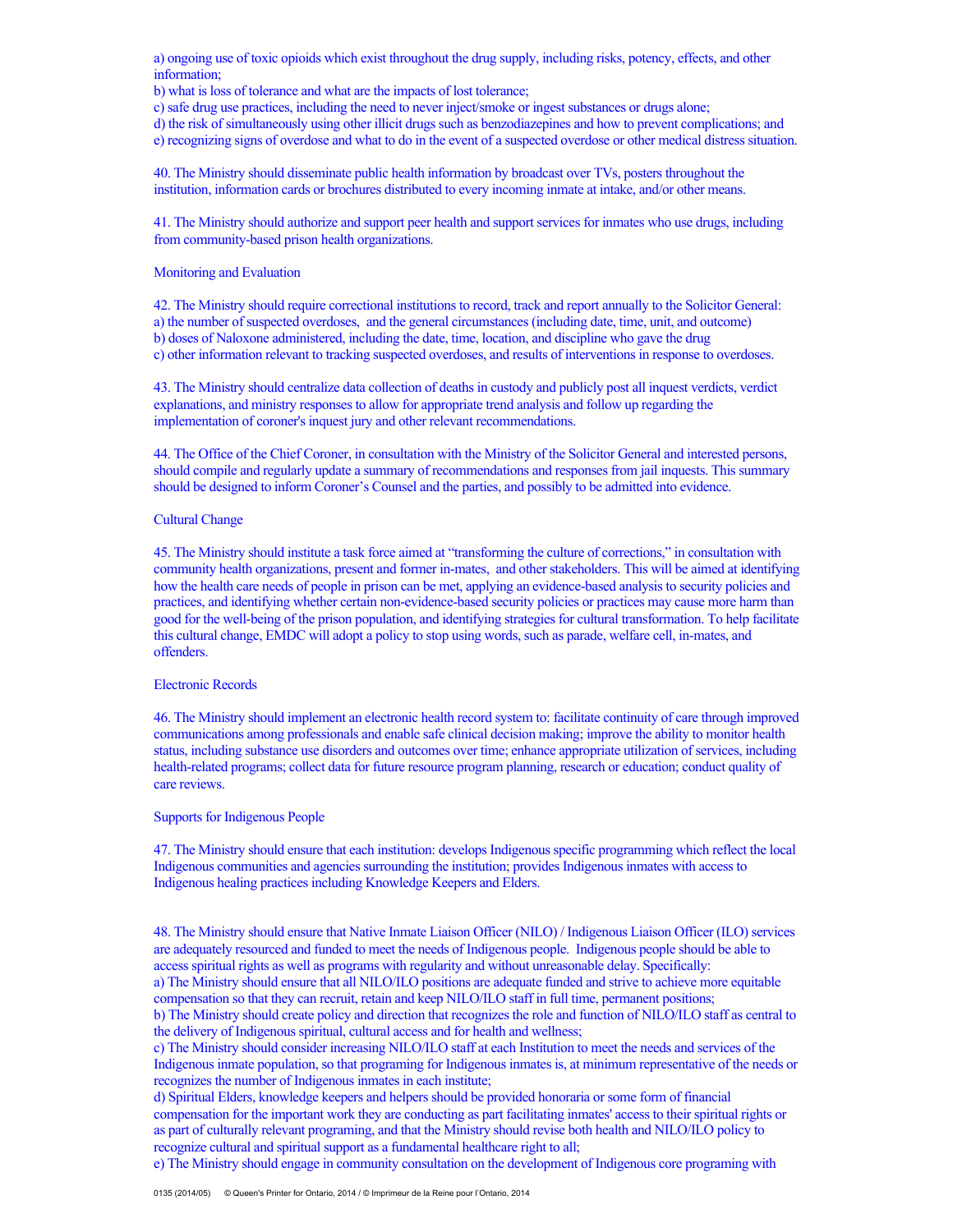Indigenous leadership including First Nation, Metis, Inuit communities and organizations, including health organizations that are both rural/remote and in urban centres.

49. The Ministry should analyse the data they collect to determine where there are gaps in service delivery of programs at particular institutions. Where gaps exist, the Ministry should explore and research means to increase actual programing at Detention and Correctional Centres:

a) Analysis of data collection or research of Indigenous core or other programing should include identification of gaps, steps taken to resolve gaps, improvements and best practices;

b) This analysis and research should be reported, maintained and disseminated to Ontario`s correctional Institutions, service providers and for use with consultation with First Nation, Metis and Inuit community;

c) The Ministry should consider evaluating and modifying their policies on allowing volunteers into the facility that have a criminal record. Specifically they should consider the length or passage of time since a volunteer had any criminal convictions and the nature of the criminal conviction to determine criteria that would increase Indigenous volunteers' participation in Indigenous programing and to provide peer resources in an effective way.

50. EMDC should report to the Ministry on any steps or progress being taken at EMDC to implement a medicine garden, sweat lodge and tipi. The Ministry should research and report on, with a mind to exploring the development of programs and facilities with Indigenous community consultation on the health and wellness benefits of similar Indigenous practice and resources.

51. The Ministry should ensure cooperation between NILO/ILO and addiction and mental health nurses with respect to discharge and community reintegration. The NILO/ILO team should be seen as crucial members for integrated assessment, treatment and reintegration plans for any self- identifying Indigenous person.

## Other rehabilitation supports

52. The Ministry should ensure that EMDC has sufficient space to permit private interactions between inmates and nurses, including addiction and mental health nurses, social workers and counsellors.

53. The Ministry should ensure that inmates have reasonable phone access, including a phone system that permits calls to cellular phones to validate numbers.

54. The Ministry should take immediate steps to improve opportunities for inmates to access recreation and exercise facilities and programs.

## **Training**

55. The Ministry should implement training to communicate that staff at EMDC are expected to conduct security checks in lock up or lock down situations more than two times per hour and at intervals of less than 30 minutes. This training should include specific direction on what is required to verify an inmate's well-being.

56. The Ministry should establish and communicate an expectation for ensuring security checks are being complied with at EMDC. This would include regular audits of the Brooklyn Computer System data, logbooks, and video footage of inmate occupied areas to ensure compliance by the EMDC compliance officer.

57. The Ministry should ensure that EMDC enforces the standing order governing shift changes to ensure that both the outgoing and incoming Correctional Officers assigned to a unit conduct shift change tours together.

58.The Ministry should enforce the standing order governing security checks to ensure that the outside officer maintains direct observation of inside officer(s) for the entirety of the security check.

59.The Ministry should ensure that Correctional Officers who find an inmate in distress discontinue their security round until a medical alert is initiated.

60. The Ministry should implement recurring ethics training for both correctional and health care staff at EMDC.

61. The Ministry should implement training that would emphasize that one of the principal functions of the Ministry is to create for inmates an environment in which they may achieve rehabilitation and reintegration in the community.

62. The Ministry should implement regular scenario based training at EMDC to permit correctional and health care staff to practice responses to medical alerts.

63. The Ministry should implement enhanced training at EMDC with respect to the use of the body scanner.

**Staffing** 

64. The Ministry should implement the Institutional Security Team Pilot Project as a permanent initiative.